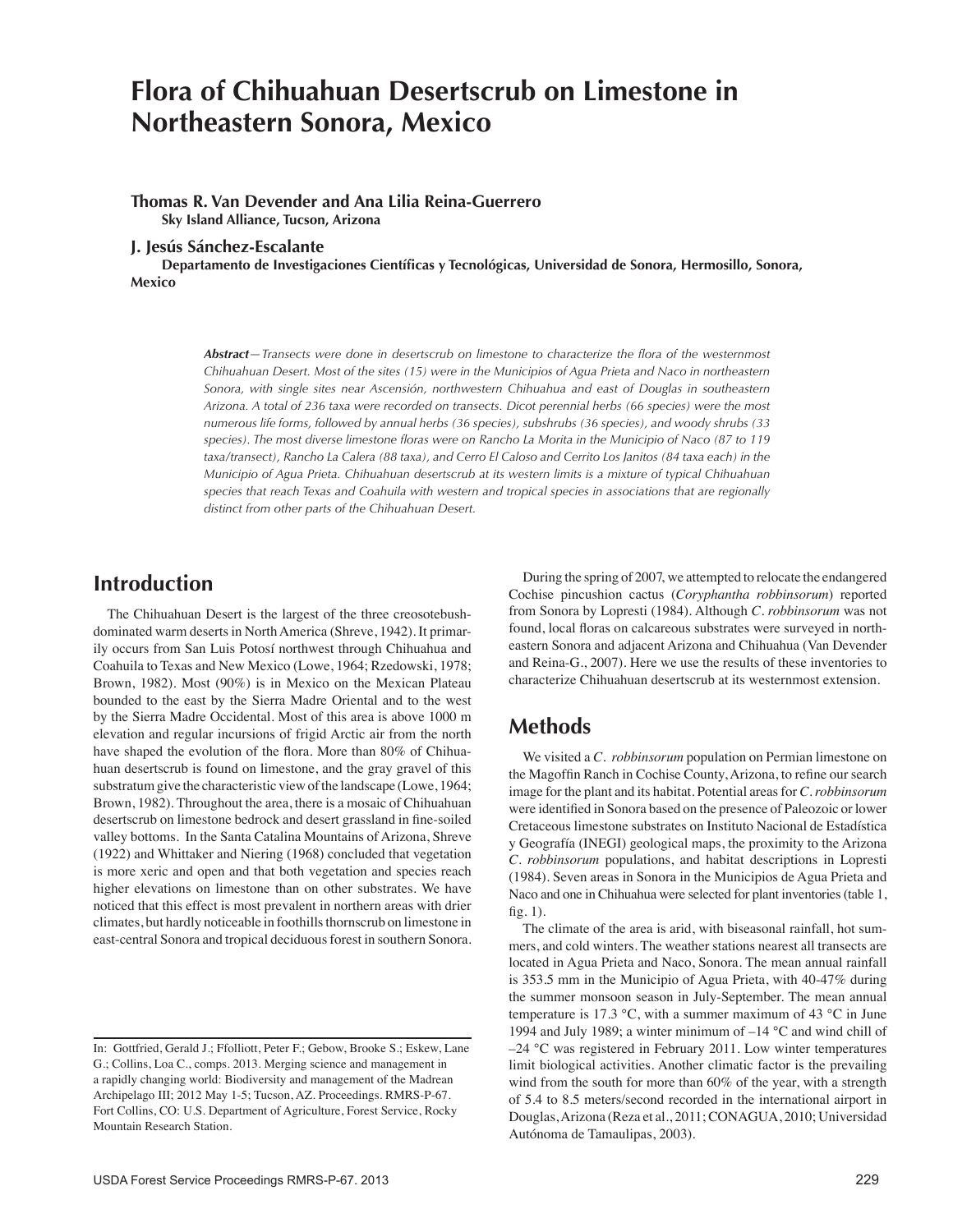|                                         | Table 1-Localities for limestone transects in Arizona, Chihuahua, and Sonora                                                                                                                                                                                                                                     |                                                                                                         |                                                                                                                                                                                                                                                    |
|-----------------------------------------|------------------------------------------------------------------------------------------------------------------------------------------------------------------------------------------------------------------------------------------------------------------------------------------------------------------|---------------------------------------------------------------------------------------------------------|----------------------------------------------------------------------------------------------------------------------------------------------------------------------------------------------------------------------------------------------------|
| <b>Identification</b>                   | Location                                                                                                                                                                                                                                                                                                         | Elevation                                                                                               | <b>Description</b>                                                                                                                                                                                                                                 |
| Arizona                                 |                                                                                                                                                                                                                                                                                                                  |                                                                                                         |                                                                                                                                                                                                                                                    |
| MG1:                                    | $\frac{1}{2}$<br>Cochise County: limestone hil<br>Magoffin Ranch                                                                                                                                                                                                                                                 | 31°22'13"N 109°08'18"W_1284<br>m elevation to 31°22'00"N<br>109°24"W, 1311 m                            | desertscrub-desert grassland mix on very gentle slope with gray limestone<br>(Coryphantha robbinsorum population). Open, grassy Chihuahuan<br>bedrock on upper portions of the hill                                                                |
| Ъe<br>Chihuahua: Municipio<br>Ascensión |                                                                                                                                                                                                                                                                                                                  |                                                                                                         |                                                                                                                                                                                                                                                    |
| ĒБ                                      | Cerro de Cal (La Biznaga on geology<br>areas<br>map), west of Ascensión; two<br>combined                                                                                                                                                                                                                         | 108°05'04" W, 1322 m elevation<br>31°04"N 108°05'23"W, 1380<br>m elevation and 31°06'35"N               | Open Chihuahuan desertscrub on dark gray limestone with white and<br>orange secondary veins.                                                                                                                                                       |
| Sonora: Municipio de<br>Agua Prieta     |                                                                                                                                                                                                                                                                                                                  |                                                                                                         |                                                                                                                                                                                                                                                    |
| AL1                                     | El Capadero, 9.7 km (by air) southeast of<br>Sierra Pitáicachi, ca. 2 km west of Cerro<br>La Cieneguita (= Oquita Montenegro) in<br>Agua Zarca, 7 km northwest of Rancho<br>on Rancho Puerta Blanca, north of the<br>south of the Cerro La Minita transect<br>km<br>Ridge above El Alamo, ca. 21<br>Cajón Bonito | 1239 to 1289 m elevation                                                                                | Chihuahuan desertscrub on west-facing, gray, fossiliferous limestone;<br>good grass, not heavily grazed                                                                                                                                            |
| AP1                                     | side of MEX 2; 31°19'03"N 109°22'36"W<br>on north<br>ca. 15 km east of Agua Prieta                                                                                                                                                                                                                               | 1318 m elevation                                                                                        | Chihuahuan desertscrub on gentle hill, south and northeast slopes, highly<br>slope very grassy, northeast slope dominated by Flourensia cernua and<br>modified Cretaceous limestone with bands of whitish quartz; southern<br>Acacia neovernicosa. |
| CA1                                     | er ridge of<br>(by air)<br>southwest of Agua Prieta, outli<br>Rancho La Calera, ca. 10 km<br>Sierra Anibácachi                                                                                                                                                                                                   | 31°14'07"N 109°37'40"W, 1289<br>m elevation                                                             | Chihuahuan desertscrub on whitish gray limestone upper northeast-facing<br>slope, alluvium below.                                                                                                                                                  |
| CA <sub>2</sub>                         | southwest of Agua Prieta, outlier ridge of<br>(by air)<br>Rancho La Calera, ca. 10 km<br>Sierra Anibácachi                                                                                                                                                                                                       | 31°13'59"N 109°37'37"W, 1297<br>m elevation                                                             | Chihuahuan desertscrub on whitish gray limestone upper northwest-facing<br>slope, alluvium below                                                                                                                                                   |
| CL <sub>1</sub>                         | 8 km (by<br>Cerro Caloso (= Calichoso), ca.<br>air) east of Cabullona                                                                                                                                                                                                                                            | 109°28'15"W, 1215 m elevation,<br>upper end: 31°08'14"N<br>lower end: 31°08'23"N<br>109°27'59"W, 1272 m | most layers nearly vertical, but with lots of bedrock exposed, dark gray (to<br>Chihuahuan desertscrub on east-northeast facing limestone ridge with<br>purple) with lots of secondary white calcite veins.                                        |
| ξ                                       | Cerrito Los Janitos, east of the north end<br>.5 km (by<br>air) west-southwest of Agua Prieta<br>of the Sierra Anibácachi, ca. 1                                                                                                                                                                                 | 109°40'15"W, 1334 m elevation,<br>upper end: 31°15'56"N<br>lower end: 31°15'57"N<br>109°40'27W, 1429 m  | Chihuahuan desertscrub on light gray limestone (similar to CA1 and CA2);<br>mostly on east-facing slope.                                                                                                                                           |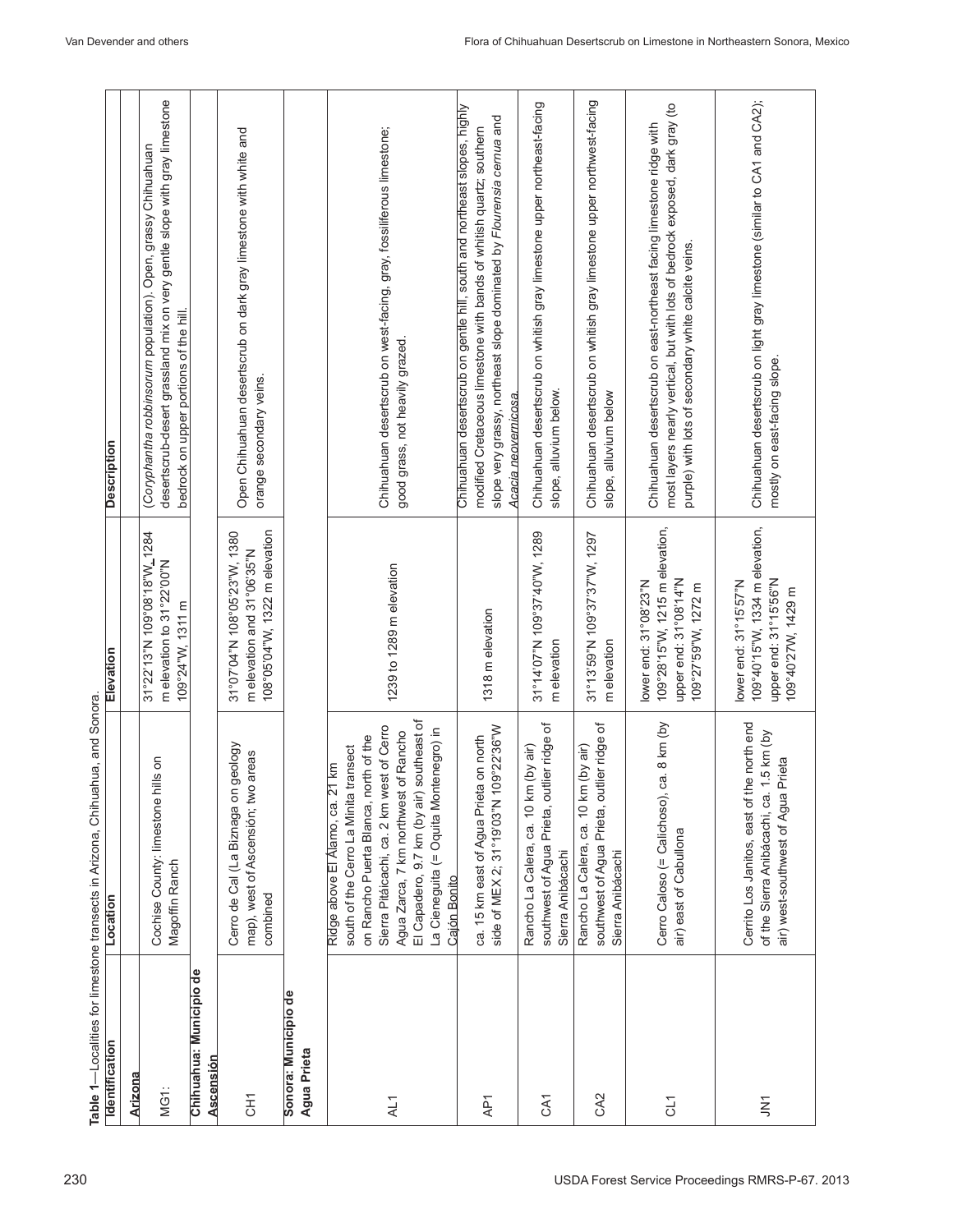| Table 1-Continued            |                                                                                                                                                                 |                                                                                                                                                                        |                                                                                                                                                                                                 |
|------------------------------|-----------------------------------------------------------------------------------------------------------------------------------------------------------------|------------------------------------------------------------------------------------------------------------------------------------------------------------------------|-------------------------------------------------------------------------------------------------------------------------------------------------------------------------------------------------|
| Identification               | Location                                                                                                                                                        | Elevation                                                                                                                                                              | <b>Description</b>                                                                                                                                                                              |
| PB1                          | Rancho Puerta Blanca, north of Arroyo<br>Guadalupe and MEX 2, just south of<br>Arizona border (below transect PB2)<br>Ca. 40 km east of Agua Prieta on          | upper end: 31°18'56"N<br>109°06'30"W, 1294 m<br>elevation                                                                                                              | Chihuahuan desertscrub on south-southwest slope; lower part limey<br>quartzite, upper gray limestone                                                                                            |
| PB <sub>2</sub>              | Rancho Puerta Blanca, north of Arroyo<br>Arizona border (above transect PB1)<br>Guadalupe and MEX 2, just south of<br>Ca. 40 km east of Agua Prieta on          | upper end: 31°19'22"N<br>109°06'37"W, 1386 m<br>elevation                                                                                                              | Chihuahuan desertscrub on south-southwest slope; gray limestone.                                                                                                                                |
| PB <sub>3</sub>              | Rancho Puerta Blanca, south of MEX 2,<br>Ca. 37 km east of Agua Prieta on<br>east of Arroyo Guadalupe                                                           | 31°17'58"N 109°08'40"W, 1277<br>m elevation                                                                                                                            | Chihuahuan desertscrub on top of gentle north-south limestone<br>conglomerate ridge                                                                                                             |
| PB <sub>4</sub>              | Rancho Puerta Blanca, south of MEX 2,<br>Ca. 37 km east of Agua Prieta on<br>east of Arroyo Guadalupe                                                           | 31°18'04"N 109°07'36"W, 1355<br>m elevation                                                                                                                            | Chihuahuan desertscrub on gentle west-facing slope, mostly loose<br>limestone weathering from limestone conglomerate ridge.                                                                     |
| Sonora: Municipio de<br>Naco |                                                                                                                                                                 |                                                                                                                                                                        |                                                                                                                                                                                                 |
| NO <sub>1</sub>              | Hill west of Arroyo La Bellota, Rancho La<br>Morita, ca. 25 km west of Agua Prieta                                                                              | 31°08'14"N 109°27'59"W,<br>lower end: 31°08'23"N<br>109°28'15"W, 1215 m<br>elevation, upper end:<br>1272 m                                                             | Excellent gray bedrock limestone on gentle slopes (all directions) and<br>large flat area on top; grasses common.                                                                               |
| MO <sub>2</sub>              | Hill west of Arroyo La Bellota, Rancho La<br>Morita, ca. 25 km west of Agua Prieta                                                                              | elevation; upper east end:<br>31°15'21"N 109°48'50"W,<br>31°15'27"N 109°48'55"W,<br>1486 m; upper north end:<br>lower end: 31°15'14"N<br>109°49'05"W, 1438 m<br>1486 m | scattered gray bedrock limestone on alluvium; then to north slope bedrock<br>Chihuahuan desertscrub. Transect began on west-facing slope with<br>on more gentle northeast slopes and hill tops. |
| MO <sub>3</sub>              | Morita, ca. 23 km west, 5.5 km south (by<br>Cerro La Bruja (north), Rancho La<br>air) of Agua Prieta                                                            | 31°14'42"N 109°48'22"W,<br>lower end: 31°14'39"N<br>109°48'25"W, 1496 m<br>elevation; upper end:<br>1543 m                                                             | Chihuahuan desertscrub on excellent gray bedrock limestone on steep<br>south-facing slope.                                                                                                      |
| MO <sub>4</sub>              | (by air) of Agua Prieta (just west of MO3<br>Morita, ca. 23 km west, 5.5 km south<br>Cerro La Bruja (north), Rancho La<br>transect)                             | 31°14'46" N 109°48'47" W,<br>lower end: 31°14'40"N<br>109°48'57"W, 1477 m<br>elevation; upper end:<br>1547 m                                                           | Chihuahuan desertscrub on excellent gray bedrock limestone on steep<br>south-facing, open grassy slope.                                                                                         |
| MO <sub>5</sub>              | Cerro La Bruja, Rancho La Morita, ca. 23<br>Prieta (across Arroyo La Bruja, southeast<br>air) of Agua<br>of MO3 and MO4 transects)<br>km west, 5.5 km south (by | 1509 m elevation; east end:<br>31°14'17"N 109°47'340"W,<br>31°14'17"N 109°47'38"W,<br>lower northwest end:<br>1520 m                                                   | Chihuahuan desertscrub on excellent gray bedrock limestone on gentle<br>slopes on north-facing slope and east-west ridgetop; grasses common.                                                    |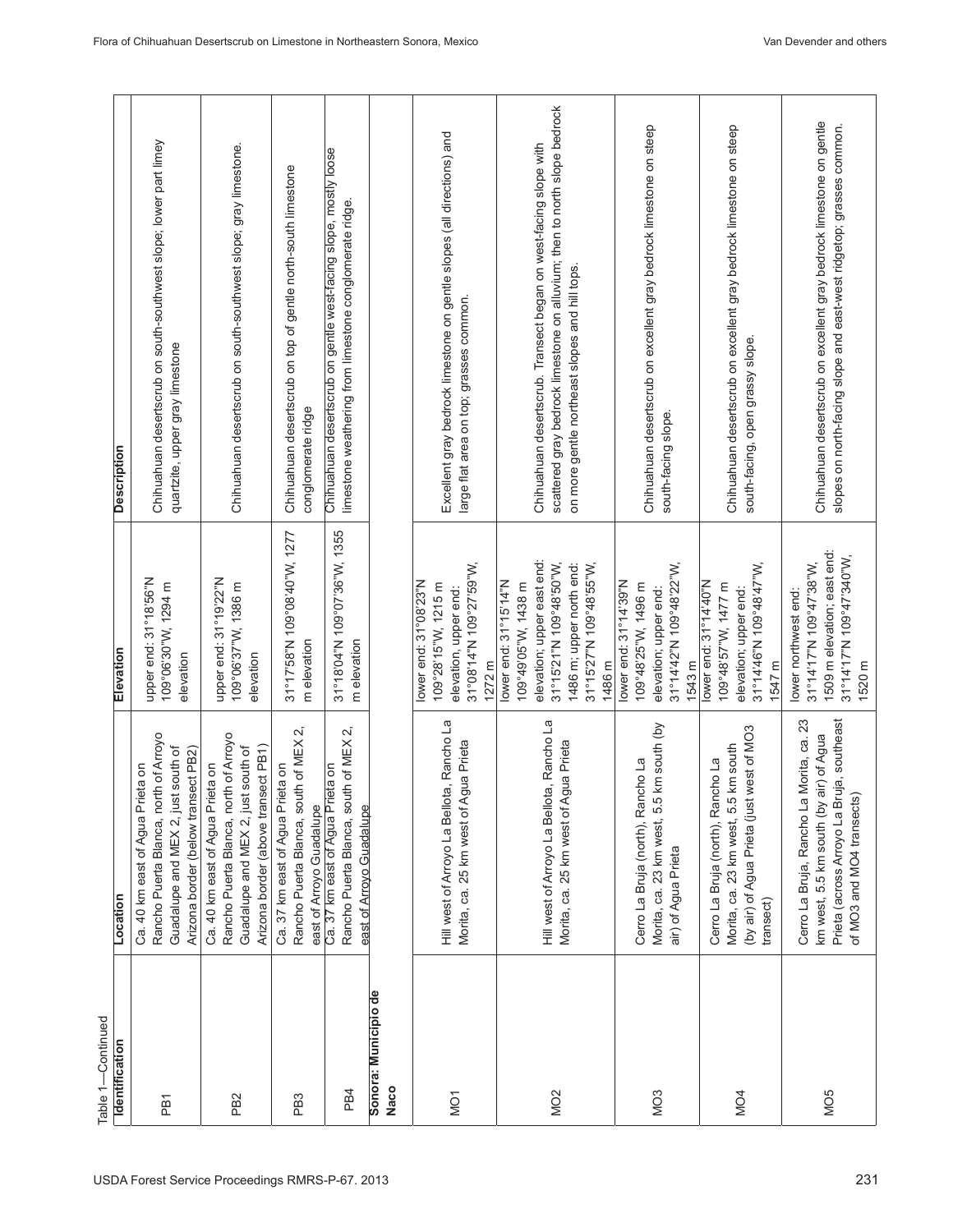

**Figure 1**—Map of study areas: AL = El **Álamo**, AP = Agua Prieta, CA = Rancho la Calera, CL = Cerro Caloso, JN = Cerrito Los Janitos, MG = Magoffin Ranch, PB = Rancho Puerta Blanca.

 All of the study area except the site in Chihuahua is in the Río Agua Prieta drainage basin, a tributary of the greater Río Yaqui that begins as White Water Draw in Arizona before crossing the border into Sonora in Agua Prieta. The watershed area in Arizona is 2,650 km<sup>2</sup>. From the border south to its junction with Río Fronteras, the Río Agua Prieta basin has an area of 1,444 km². Downstream these tributaries coalesce into the Río Bavispe upstream of the Lázaro Cárdenas (La Angostura) reservoir (CONAGUA2010). The Río Yaqui itself forms when the Ríos Bavispe and Áros join north of Sahuaripa.

### *Plant Collections and Relevés*

 During the spring of 2007, plants were recorded in the seven study areas on March 23-27, April 3-19, and May 2-5 (fig. 1). A total of 17 transects were done on limestone bedrock and limestone derived alluvial surfaces. We surveyed a broad range of habitats, including rocky slopes, peaks, cliffs, alluvial bajadas, arroyos, and cattle tanks. We collected 216 specimens, which were deposited in herbaria in Mexico and the United States, including the University of Arizona (ARIZ), Universidad de Sonora (USON), Arizona State University (ASU), Universidad Autónoma Nacional de México (UNAM), and others. Collections were sponsored under a Secretaría de Medio Ambiente y Recursos Naturales (SEMARNAT) permit to J. Jesús Sánchez-Escalante (USON). Semi-quantitative relevés were done to characterize the vegetation and assess species abundance. Relevés were about 0.5 hectares (50 x  $100 \text{ m} = 5,000 \text{ m}^2$ ) in area (Mueller-Dombois and Ellenberg, 1974). All perennial plants were recorded and assigned relative abundances of rare (1-2 individuals), uncommon, common, or abundant (the most numerous); annual species were registered as present, whether alive or dead. This is a rapid assessment method readily comparable among different transects. Plant collections, observations from the relevés, and photographs are available online in the Madrean Archipelago Biodiversity Assessment (MABA)/Southwest Environmental Information Network (SEINet) database (Madrean. org).Specimenswere identifiedintheUniversityofArizonaherbarium or duplicates were provided to specialists. Nomenclature mostly follows Van Devender et al. (2010) and updates in SEINet. Only taxa identified to the species level were used to compare among transect floras. Plant collections, observations, and photographs are available in the SEINet/MABA database. A complete list of the transect floras will be available as a Research Species list in the database.

| <b>Results</b> |
|----------------|
|----------------|

### *Vegetation*

 The vegetation on all transects was Chihuahuan desertscrub with varying importance of desert grassland plants. Two simple measures of importance were used: (1) the number of transects a species occurred on, and (2) a relative abundance of abundant on at least one transect. A total of 47 species occurred on 10 or more of the 17 transects, and 15 species were abundant on at least one transect (table 2). The data indicate that the shrubs *Acacia neovernicosa, Calliandra eriophylla, Fouquieria splendens, Larrea divaricata, Menodora scabra, Parthenium incanum, Rhus microphylla,* and *Senna wislizenii*; the succulents *Agave palmeri, Cylindropuntia spinosior, Dasylirion wheeleri, Echinocereus fendleri,* and *Opuntia phaeacantha*; and perennial grasses(seven species) are characteristic plants on limestone. Additional typical limestone plantsinclude the shrubs *Dalea formosa*  and *Flourensia cernua*, the perennial herbs *Astrolepis cochisensis, Bahia absinthifolia, Chamaesaracha sordida, Dalea wrightii, Physaria fendleri, Polygala macradenia,* and *Tiquilia canescens*, the perennial grass *Panicum hallii*; and the annuals *Hedeoma nanum, Linum puberulum,* and *Thymophylla pentachaeta*.

| <b>Table 2—Plants on ten or more transects on bedrock limestone in</b> |  |
|------------------------------------------------------------------------|--|
| Arizona, Chihuahua, and Sonora. Species abundant on at least           |  |
| one transect in bold. $NT =$ number of transects.                      |  |

| <b>Species</b>               | <b>NT</b> | <b>Species</b>                                      | <b>NT</b> |
|------------------------------|-----------|-----------------------------------------------------|-----------|
| <b>SHRUBS</b>                |           | <b>SUCCULENTS (cont'd)</b>                          |           |
| Fouquieria splendens         | 17        | Yucca baccata                                       | 12        |
| Acacia neovernicosa          | 16        | Opuntia engelmannii                                 | 11        |
| Rhus microphylla             | 15        | $N = 9$                                             |           |
| Aloysia wrightii             | 13        | <b>PERENNIAL HERBS</b>                              |           |
| Larrea divaricata            | 12        | Astrolepis cochisensis                              | 16        |
| Condalia warnockii           | 11        | Croton pottsii                                      | 15        |
| Senna wislizenii             | 11        | Chamaesaracha sordida                               | 13        |
| Eysenhardtia orthocarpa      | 10        | Bahia absinthifolia                                 | 12        |
| Flourensia cernua            | 10        | Physaria fendleri                                   | 12        |
| $N = 9$                      |           | Tiquilia canescens                                  | 11        |
| <b>SUBSHRUBS</b>             |           | Dalea wrightii                                      | 10        |
| Calliandra eriophylla        |           | 16 Polygala macradenia                              | 10        |
| Menodora scabra              | 16        | $N = 8$                                             |           |
| <b>Parthenium incanum</b>    | 16        | <b>PERENNIAL GRASSES</b>                            |           |
| Zinnia acerosa               |           | 15 Bouteloua curtipendula<br>Aristida purpurea var. | 16        |
| Dalea formosa                |           | 14 nealleyi                                         | 13        |
| Hibiscus coulteri            |           | 14 Heteropogon contortus                            | 13        |
| Hibiscus denudatus           |           | 13 Bouteloua eriopoda                               | 12        |
| Gutierrezia microcephala     |           | 11 Dasyochloa pulchella                             | 11        |
| $N = 8$                      |           | Panicum hallii                                      | 11        |
| <b>WOOODY VINE</b>           |           | Aristida ternipes var. ternipes                     | 10        |
| Cottsia gracilis             | 14        | $N = 7$                                             |           |
| $N = 1$                      |           | <b>ANNUALS</b>                                      |           |
| <b>SUCCULENTS</b>            |           | Hedeoma nanum                                       | 16        |
| Cylindropuntia spinosior     | 15        | Thymophylla pentachaeta                             | 14        |
| Dasylirion wheeleri          | 15        | Ditaxis neomexicana                                 | 13        |
| <b>Echinocereus fendleri</b> | 15        | Linum puberulum                                     | 12        |
| Opuntia phaeacantha          | 15        | Galium proliferum                                   | 10        |
| Agave palmeri                | 14        | $N = 5$                                             |           |
| Mammillaria grahamii         | 14        | Total: 47 taxa                                      |           |
| Cylindropuntia leptocaulis   | 12        |                                                     |           |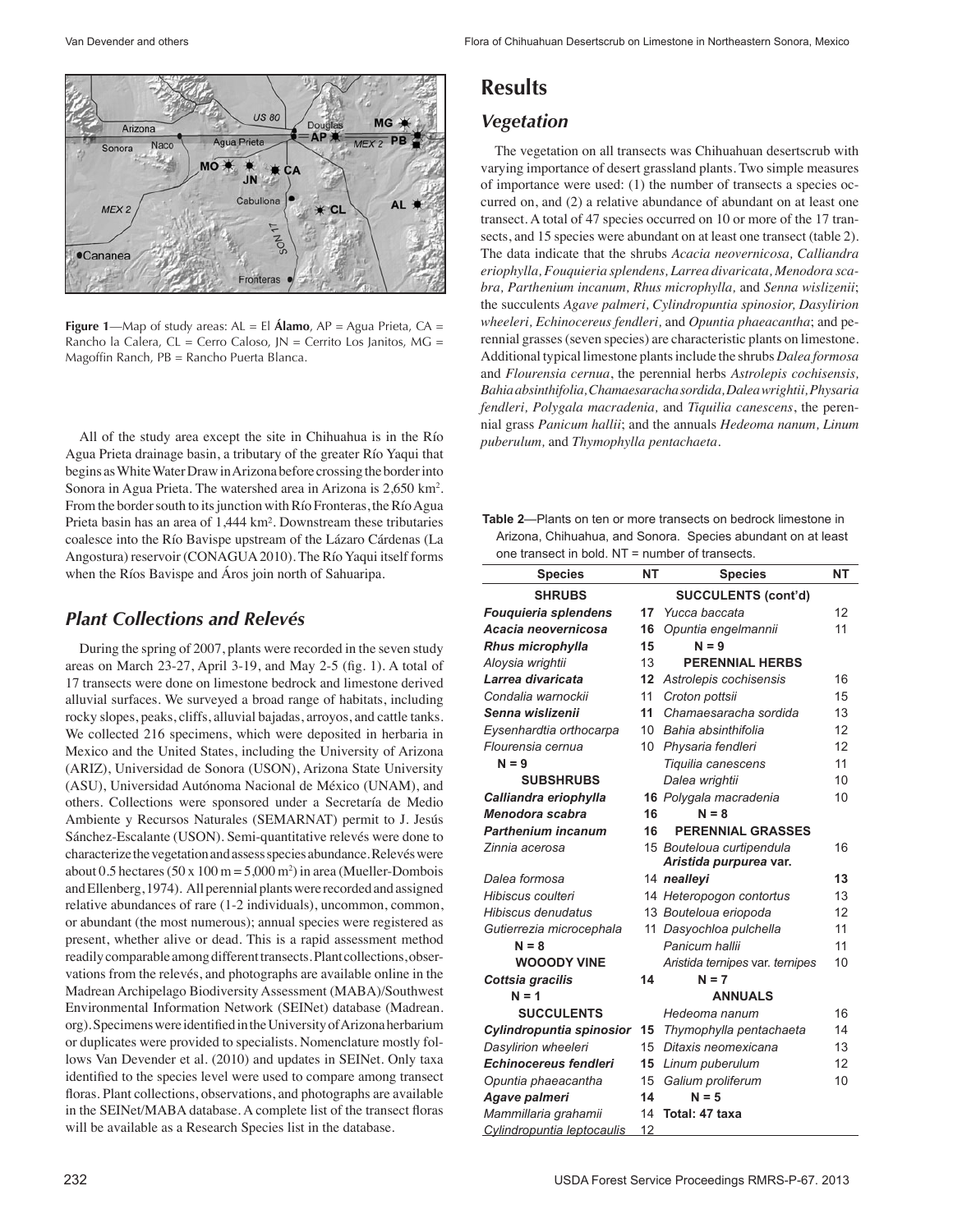Other typical limestone plants found on fewer than 10 transects or not scored abundant were the shrubs *Fraxinus gooddingii, Mortonia scabrella, Quercus pungens,* and*Rhus virens* subsp. *choriophylla*; the subshrubs*Cyphomeris gypsophiloides, Mentzelia oligosperma,Ruellia parryi, Salvia parryi,* and *Thymophylla acerosa*; the perennial herbs *Dalea pogonathera, Euphorbia villifera, Phyllanthus polygonoides, Polygala scoparioides, Senna bauhinioides, S. lindheimeriana, Thamnosma texana,* and *Verbesina longipes*; and the annuals *Dalea nana* var. *carnescens* and *Iva ambrosiifolia*. *Vauquelinia californica*  var. *pauciflora* is a prominent shrub in the Magoffin Hills that is rare in Sonora. It was only found in the Rancho La Calera area, where it was a local dominant.

#### *Flora Composition*

We documented 236 taxa in 170 genera and 54 families in Chihuahuan desertscrub on the 17 transects. The families with most species wereAsteraceae(36taxa,15.2%),Poaceae(33taxa,13.9%),Cactaceae (21taxa,8.8%),Fabaceae (18,taxa,7.6%),Malvaceae andPteridaceae (8 taxa each, 3.3%), and Euphorbiaceae (7 taxa, 2.9%). The genera with the most species were *Opuntia* (6 taxa), *Dalea, Bouteloua, Echinocereus,* and *Polygala* (5 taxa each), *Cylindropuntia, Abutilon, Aristida,* and *Muhlenbergia* (4 taxa each), and *Brickellia, Eragrostis, Physaria,* and *Senna* (3 taxa each). The life forms on transects were herbs (57.2%, including grasses), woody plants (31.3%), and succulents (11.4%). Of the dicot herbs (102 taxa), 66 taxa are perennial and 36 taxa annual, while 27 of 33 grass taxa were perennial and six annual taxa. The sampling yielded 51 to 119 taxa/transect (average 73.4 taxa/transect).

*Non-Native Species—*Floras on limestone in the study area only had six (2.5%) non-native species: *Eragrostis lehmanniana, Eragrostis cilianensis, Erodium cicutarium, Fumaria parviflora, Salsola tragus,* and *Sisymbrium irio.* None of them are invasive in these areas. *Eragrostis lehmanniana* is an African bunchgrass that is a serious invasive that displaces native species in desert grassland in southeastern Arizona but less so in adjacent Sonora.

Several invasive species not encountered on the limestone transects are expanding into nearby areas.TheAfrican buffelgrass(*Pennisetum ciliare*) has been widely planted in the Sonoran Desert inArizona and Sonora. This subshrubby grass is an aggressive competitor for water and nutrients and introduces fire as an ecological processinto non-fire adapted desertscrub, thornscrub, and tropical deciduous forest. It is a serious invasive species in areas mostly below 1060 m elevation. Van Devender and Dimmitt (2006) reported the expansion of buffelgrass to elevations of 1195 to 1395 m as far east as 44 km east of Agua Prieta in northeastern Sonora. In August 2007, it was found at 1565 m in desert grassland 46.5 km east of Agua Prieta. In September 2006, it was found at 1287 m elevation within a kilometer of the La Calera limestone transects. Amodest-sized plant appeared in a small arroyo that had been surveyed a number of times previously. Thislocation is well away from a paved road and the nearest plants observed along the Agua Prieta-Nacozari highway are ca. 5.5 km to the east. Also, two very small individuals were found in desert grassland on a new dirt pile on Rancho El Porvenir, east of Cabullona (close to the El Caloso transect), where dirt roads were recently bulldozed as part of mineral prospecting activities. Either seeds were transported to the area by vehicles, or blown from the highway about 6.5 km to the west. Although buffelgrass is a serious invasive in Chihuahuan desertscrub in the Big Bend of Texas, it mostly does not occur away from paved highways in northeastern Sonora. Increased temperatures (global warming) could change itsstatusin northeastern Sonora from non-threatening to invasive.

Sahara mustard (*Brassica tournefortii*) is a North African-European spring annual that is a serious invasive in low elevation (below ca. 800 m) Sonoran desertscrub in northwestern Sonora, southwestern Arizona, and southeastern California (Dimmitt and Van Devender, 2009). Its arrival and expansion in other parts of Sonora is more recent, as it disperses mostly along major highways. It was present in agricultural areas near Hermosillo in central Sonora in 1995 and west of Bacobampo in southern Sonora in 1993. Between 2003 and 2005, it spread southward along Mexican Federal Highway 15 (MEX 15) about 180 km from Magdalena de Kino and Santa Ana south to Hermosillo. By 2008, it was in Guaymas, another 128 kilometers to the south. In northern Sonora, it was found in 2005 at 1109 m elevation in Cíbuta, 29 km south of Nogales on the Arizona border. By 2007, it was 25-41 km east of Agua Prieta along MEX 2 (156-172 km east of Nogales) at 1126-1295 m in cottonwood-willow riparian forest, Chihuahuan desertscrub, and desert grassland. By 2010, it was 48.5 km east of Agua Prieta at 1455 m elevation in desert grassland. MEX 2 is the major truck route between Baja California and Chihuahua, which crosses the Lower Colorado River Valley Sonoran desertscrub areas invaded by *B. tournefortii.*

Prior to Kearney and Peebles (1960), the European *Eruca vesicaria* ssp. *sativa* was known in Arizona from a few urban and vegetable garden settings in the Tucson and Phoenix areas. Since 1960, arugula has been known from the agricultural areas in the Sonoran Desert at Gila Bend. In the spring of 2005, it was the most abundant annual for 70 km along Interstate 8 westward from Gila Bend in an area of several hundred square kilometers (Mark A Dimmitt, pers. comm., 2006). The plants reached about a meter tall and carpeted undisturbed valleys and rocky slopes in open Sonoran desertscrub. Alarms were raised concerning its invasive potential in the Sonoran Desert, especially in Organ Pipe Cactus National Monument. In March 2012, it was observed just across the border in Sonoyta, Sonora. Another aspect of its ecological potential was uncovered with its discovery in 2007 along MEX 2 east and west of Agua Prieta, in Chihuahuan desertscrub at 1215 to 1321 m elevation. In 2009-2010, it was found 51.2 to 53.5 km east of Agua Prieta at 1495-1499 m elevation in desert grassland. In 2007, it was common in desert grassland at 1360 to 1533 m elevation in the Janos area in northwestern Chihuahua. These observations suggest that this mustard is potentially invasive in higher elevation habitats. A 2012 collection near Moctezuma in central Sonora in foothills thornscrub at 637 m elevation suggests that it may expand its range into more tropical areas as well.

*Bromus rubens* is aNorthAfrican-Eurasian spring annual grassthat is a serious invasive in California and Arizona. Fires fueled by dense spring growth are devastating to Mohave and Sonoran desertscrub, whose dominants are not well adapted to fire. It is not common or invasive in Sonora. Prior to this study, it was previously known from the Sierra Pinacate in northwestern Sonora (Felger 2000) and the Sierra el Humo south of Sásabe. In 2007-2008, it was found in Arroyo Guadalupe on Rancho Puerta Blanca, Municipio of Agua Prieta. In May 2010 it was found 41.3 km east of Agua Prieta along MEX 2 at 1323 m in desert grassland. This species appears to be spreading from disturbed areas along the border roads in Arizona into the Río Yaqui drainages and south into Sonora.

#### *Biogeography*

 Our collections of *Cyphomeris gypsophiloides, Echinocereus fasciculatus* var. *fasciculatus, Euphorbia villifera, Mentzelia oligosperma, Polygala lindheimeri* var. *parvifolia*, *Quercus pungens,* and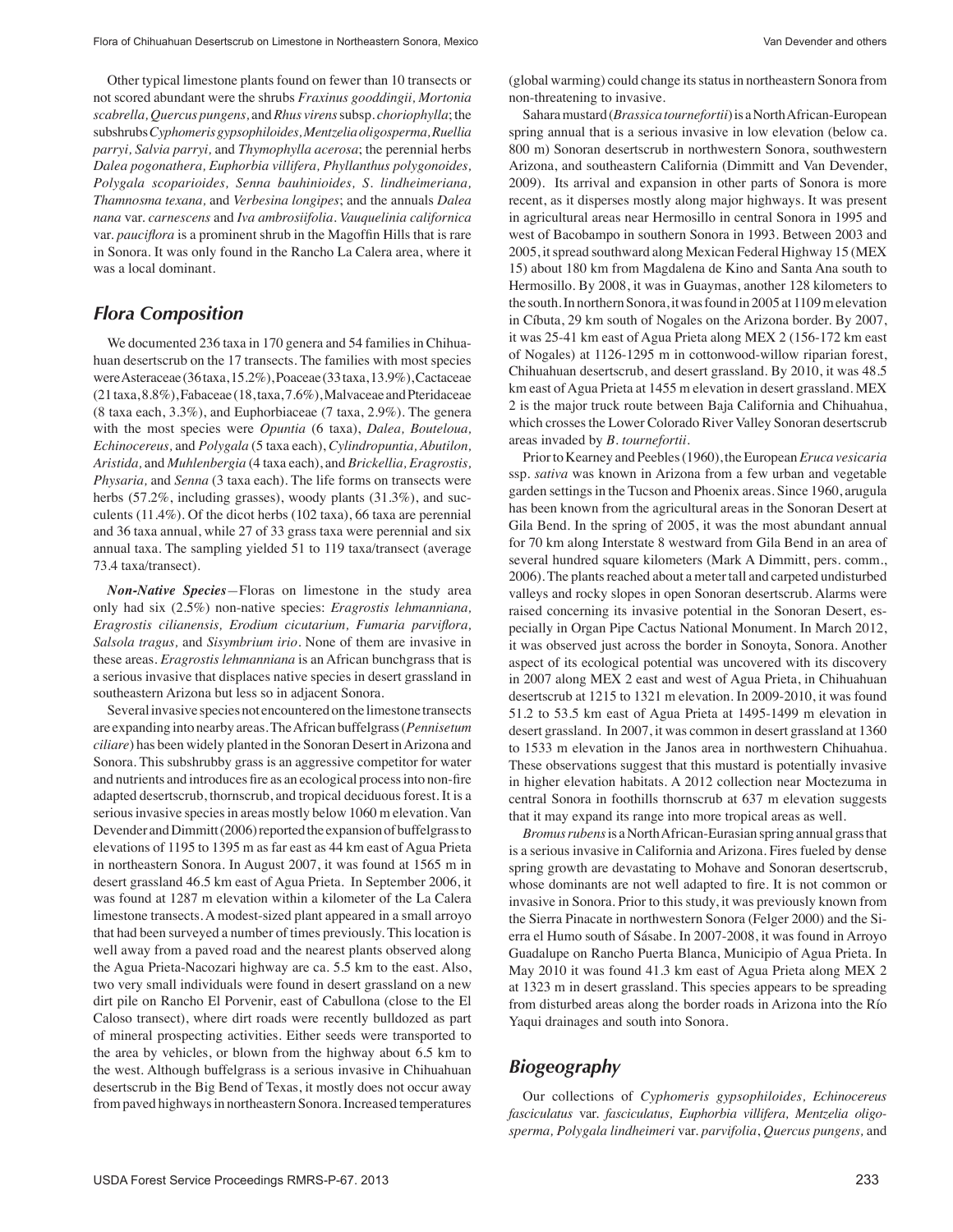Zephyranthes *longifolia* are probably the first records for the species for Sonora. The observation of *Ferocactus wisizenii* at Cerro de Cal may be the first record for Chihuahua. Many more species were previously known from Sonora from only a few records, including *Bernardia myricifolia, Castilleja lanata, Cheilanthes villosa, Linum lewisii, Mammilaria lasiacantha, Notholaena aschenborniana, Petrophytum caespitosum, Phyllanthus polygonoides, Physaria fendleri, Polygala scoparioides, Ruellia parryi, Salvia parryi, Senna lindheimeriana,*  and *Vauquelinia californica* ssp. *pauciflora.* 

 Anumber of plants on the transects are mostly western speciesthat reach as far east as the El Paso, Texas, area including *Agave palmeri, Aristida ternipes* var*. ternipes*, *Bebbia juncea, Gutierrezia microcephala*, *Mammillaria grahamii,* and *Yucca baccata. Cylindropuntia spinosior* is replaced to the east by the closely related *C. imbricata.*  Other transect species clearly are not in the main Chihuahuan desert to the east, including *Echinocereus pseudopectinatus, Encelia farinosa, Hermannia pauciflora*, and *Vauquelinia californica*. *Cylindropuntia thurberi* and *Eysenhardtia orthocarpa* are tropical/madrean species reaching their northern range limits in northeastern Sonora or southeastern Arizona.

 Wentworth (1982) documented the distributions of plant species on limestone bedrock and calcareous soils at 1400 to 1900 m elevations in the Mule Mountain. Of 232 species in these habitats, 127 are shared with the transect floras of this study. The 72 species not on the transects,including*Bouvardia ternifolia, Cercocarpus montanus, Garrya wrightii, Quercus arizonica,* and *Pinus discolor* were in this mesic limestone habitat in oak woodland zone, which is 400 m above the La Calera study area.

## **Discussion**

 The Chihuahuan Desert in Sonora is represented by isolated areas in the northeastern corner of the state, mainly in the municipios of Agua Prieta, Naco, Fronteras, Bavispe and Nacozari de García. The transition to the Sonoran Desert is in the west side of the Sierra El Tigre along Presa Angostura on the Río Bavispe. Brown and Lowe (1980) mapped the vegetation as an eastern patch of the Arizona Upland subdivision of the Sonoran Desert, but in actuality, it is a distinct area, perhaps the El Tigre subdivision. Farther west in Arizona (Vekol and Waterman Mountains) and northwestern Sonora (Sierra del Viejo) at lower elevations, limestone substrates support Sonoran desertscrub rather than Chihuahuan desertscrub

 The vegetation and geology on most of the areas surveyed in this study were basically similar i.e., exposed limestone bedrock and Chihuahuan desertscrub with mixed desert grassland elements with the shrubs *Acacia neovernicosa, Calliandra eriophylla, Fouquieria splendens*, *Parthenium incanum,* andperennialgrasses.Theabundance of grasses on the bedrock limestone habitats varied, and generally increased with elevation. The areas with the most grasses were the Magoffin Hills and Rancho La Morita habitats at 1400 to 1500 m elevation. The abundance of grasses also reflected grazing pressure. Grasses were lush on portions of Rancho Puerta Blanca on the Cuenca los Ojos Foundation reserve south of MEX 2 where livestock were removed in about 2002, but were sparse on adjacent grazed areas on Ejido Guadalupe.

 While recognizing the basic similarities among all limestone habitats surveyed, there were local differences in each area surveyed. The desertscrub on the Cerro de Cal in Chihuahua was the most xerophytic, likely because the Sierra San Luis blocks winter rains and it was heavily grazed. Yet *Eriogonum wrightii* was only seen on the Magoffin Hills and Cerro de Cal transects. *Vauquelinia californica*  ssp. *pauciflora* was seen on the Magoffin Hills and Rancho La Calera,

where the vegetation was much more open, with less grass and more limestone species, and much steeper slopes. On Cerrito Los Janitos, the vegetation and substrate were very similar to the nearby Rancho La Calera but without *V. californica*, and with *Mimosa biuncifera.* 

*Quercus pungens* is a shrubby oak found on limestone substrates from Texas to southeastern Arizona. Although not previously known from Sonora, it was found on eight areas in this study, all on steep limestone slopes and ridge tops. *Koeberlinia spinosa* was only seen on two adjacent transects on Rancho Puerta Blanca north of Arroyo El Guadalupe. *Bernardia myricifolia* was only found on the two Rancho La Calera transects. *Dodonaea viscosa* was common on the El Álamo transect, but not found elsewhere. *Bebbia juncea, Crossosoma bigelovii, Cylndropuntia thurberi*, *Encelia farinosa, Hermannia pauciflora,* and *Lantana macropoda* were only found on Cerro El Caloso east of Cabullona. *Dalea nana, Elytraria imbricata, Euphorbia villifera, Petrophytum caespitosum, Polygala lindheimeri,*  and *Senna lindheimeriana* were only found on the Rancho La Morita transects.

 In summary, the species composition of Chihuahuan desertscrub at its western limits is a mixture of typical Chihuahuan species that reach Texas and Coahuila with western and tropical species in associations that are regionally distinct from other parts of the Chihuahuan Desert. This should be considered when evaluating these areas for conservation needs.

## **Acknowledgments**

 We thank Mima Falk, Marc A. Baker, Don Jesús Barra-Moreno, DoñaAlicia Oroz-Gámez, Don Pedro García, Octavio García,John F. Wiens, Jeffrey Moore, and Manuel Espericueta for help in the field; Section 6 Grant from U.S. Fish and Wildlife Service. We thank Valer and Josiah Austin and Bob Minckley for access to private lands owned by the Cuenca Los Ojos Foundation. We thank Elizabeth Makings and C. David Bertelesen for their careful review of the paper.

## **References**

- Brown, David E. 1982. Chihuahuan Desertscrub. In Brown, David E. ed. Biotic Communities of theAmerican Southwest – United States and Mexico. Desert Plants. Special Issue. 4 (1-4): 169-179.
- Brown, David E.; and Charles H. Lowe. 1980. Biotic Communities of the Southwest.Gen.Tech.Rep.RM-78(map).U.S.DepartmentofAgriculture, Forest Service, Rocky Mountain Forest and Range Experiment Station, Fort Collins, Colorado.
- CONAGUA. 2010. Determinación de la disponibilidad de agua en el acuífero 2629, río Agua Prieta, estado de Sonora. 30 p.
- Dimmitt, Mark A.; and Van Devender, Thomas R. 2009. Sahara mustard (Brassica tournefortii): A new, serious threat to low desert ecosystems in the southwestern United States and northwestern Mexico. Pg. 241-246 in Van Devender,ThomasR.;Espinosa-García,Francisco J.;Harper-Lore,Bonnie L.; and Hubbard, Tani eds., Invasive Plants on the Move. Controlling them in North America. Proceedings of Weeds Across Borders 2006 Conference, Hermosillo, Sonora, May 25-28, 2006; Tucson, Arizona.
- Felger, Richard S. 2000. Flora of the Gran Desierto and Río Colorado of northwestern, Mexico. University of Arizona Press, Tucson, AZ. 673 p.
- Kearney,Thomas H.; and Peebles, Robert H. 1960.Arizona Flora, 2nd edition with supplement by J. H. Thomas, J. H.; and E. McClintock, E. University of California Press, Berkeley. 1085 p.
- Lopresti, Vincent 1984. Coryphantha robbinsorum en México. Cactáceas y Suculentas Mexicanas, 29: 81-83.
- Lowe, Charles H. 1964. Arizona's Natural Environment. Landscapes and Habitats. The University of Arizona Press.136 p.